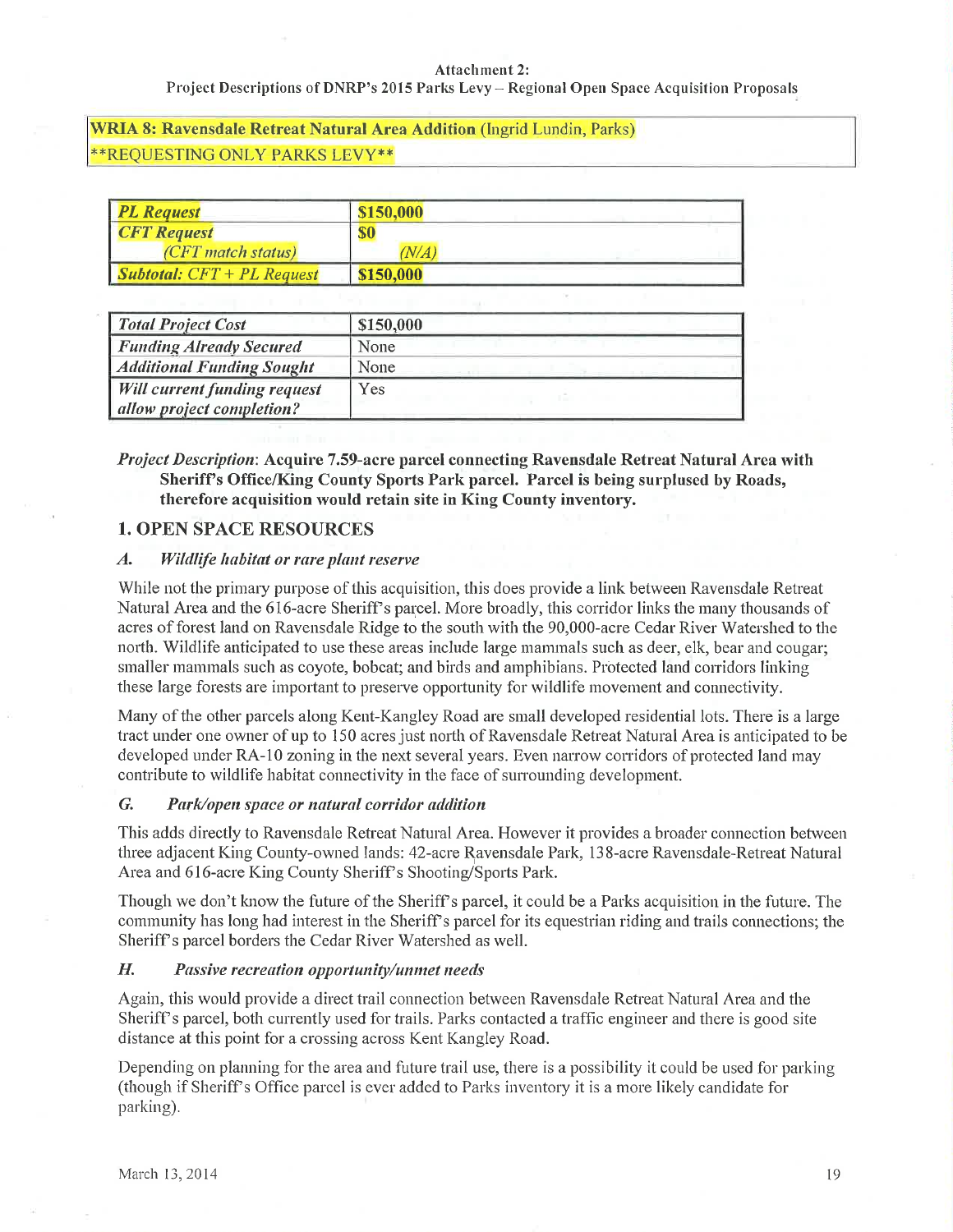### Attachment 2:

## Project Descriptions of DNRP's 2015 Parks Levy - Regional Open Space Acquisition Proposals

As shown on the "Area Map," a regional trail corridor may be built in future years to connect Landsburg with Kanaskat. The ideal corridor would run from the Cedar River Trail terminus at Landsburg, through the southern edge of the Cedar River Watershed, through the Sheriff's Parcel, and east through a planned development to Sugarloaf Mountain Forest. While this small parcel is not on planned trail route, it could provide a connector for local riders to reach the regional trail if ever developed.

# 2. ADDITIONAL FACTORS

#### $B$ . Threat of loss of open space resources

Retaining this parcel in public ownership would provide a parcel through which to run trails connecting Ravensdale Retreat Natural Area and the Sheriff's parcel. Adjacent 292<sup>nd</sup> Ave SE is a public road so visitors would be legally able to ride there to access the Sheriff's property, but we would prefer to offer a safer and more aesthetic riding experience on trails through this parcel.

### C. Ownership complexity/willing seller(s)/ownership interest proposed

King County Roads has declared this site surplus to their needs. King County Parks has expressed an intent to purchase. Ideally, Roads would like to sell this parcel within the next year; if unable to secure the funds in 2015, they would likely be willing to wait an additional year for the purchase.

#### $E_{\bullet}$ Is the property identified in an adopted park, open space, comprehensive, or community plan?

Both the Comp Plan and the Park Plan contain policies that direct acquisition, planning, and stewardship of KC Parks. The acquisition of these parcels is consistent with the following policy direction:

- Be a "regional provider of open spaces with a major focus on systems of open space corridors that conserve natural resources and provide recreation, education and interpretive opportunities, fish and wildlife habitat and scenic beauty." (Park Plan Policy G-101)
- Emphasize acquisition and development of sites that provide for multiple benefits (Park Plan Policy CIP-120)

This parcel is identified as a connection in the Friends of Rock Creek Valley Conservation Plan (2004), funded by a National Park Service planning grant.

Parcels included in scope: 322207-9037 (7.59 ac)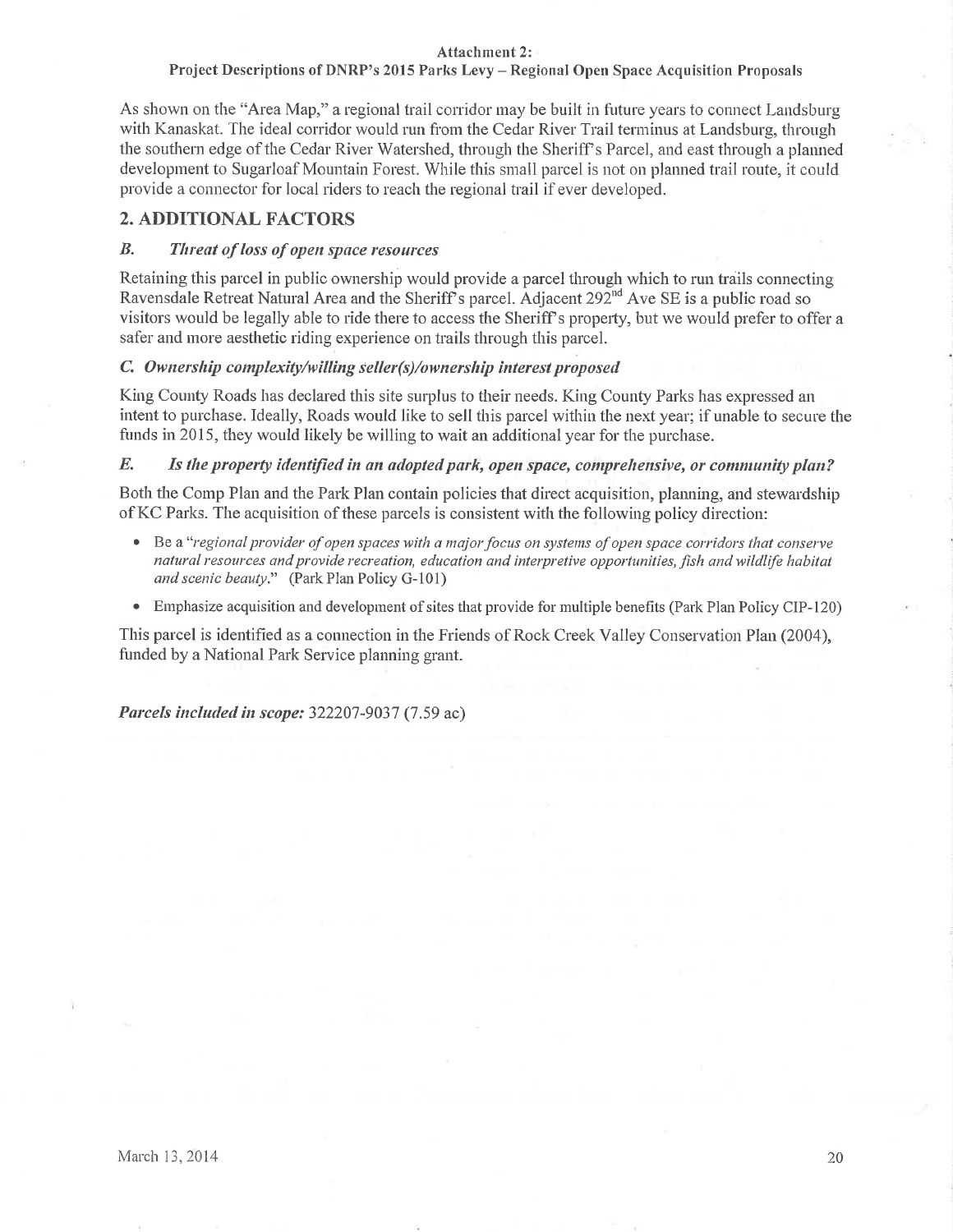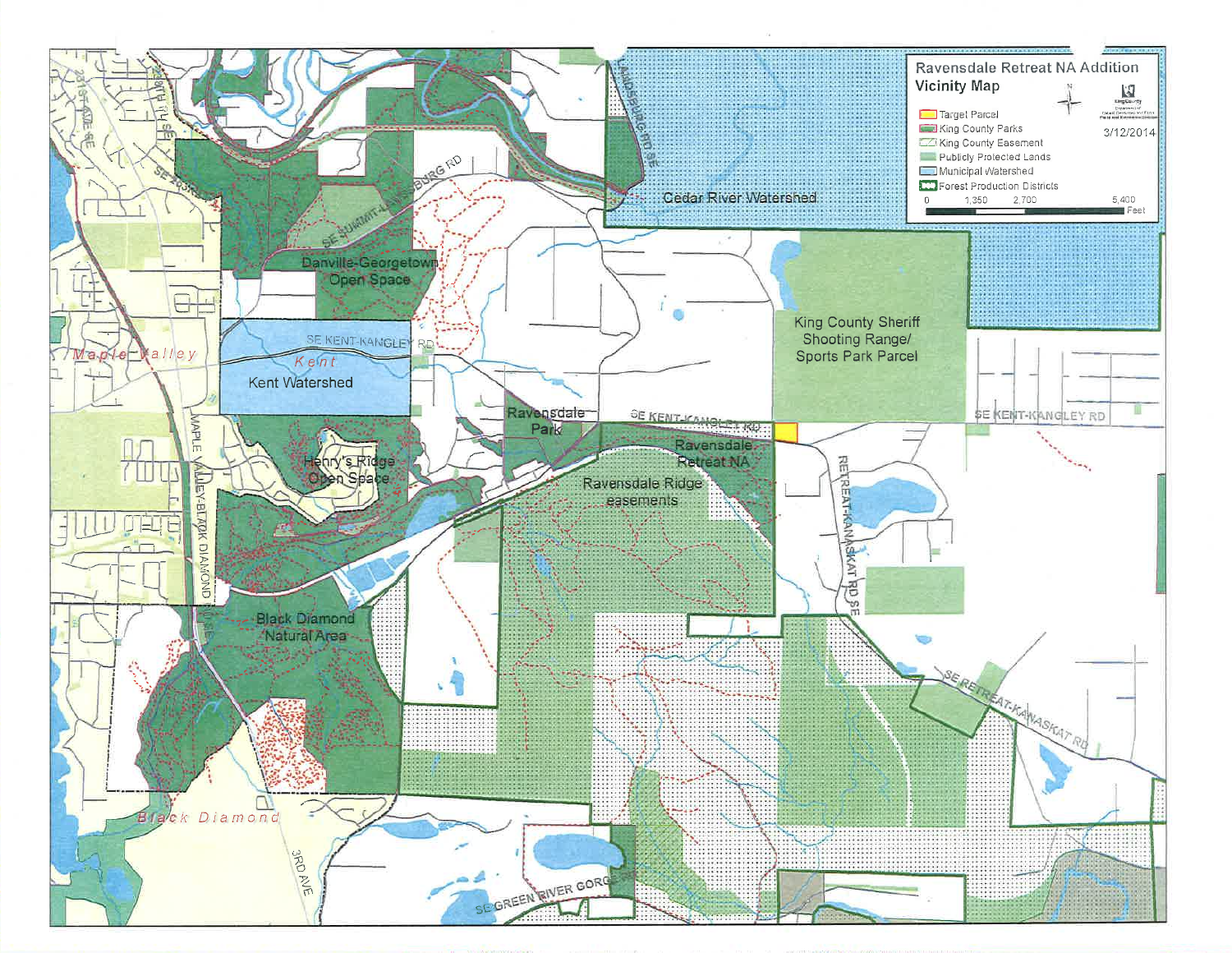